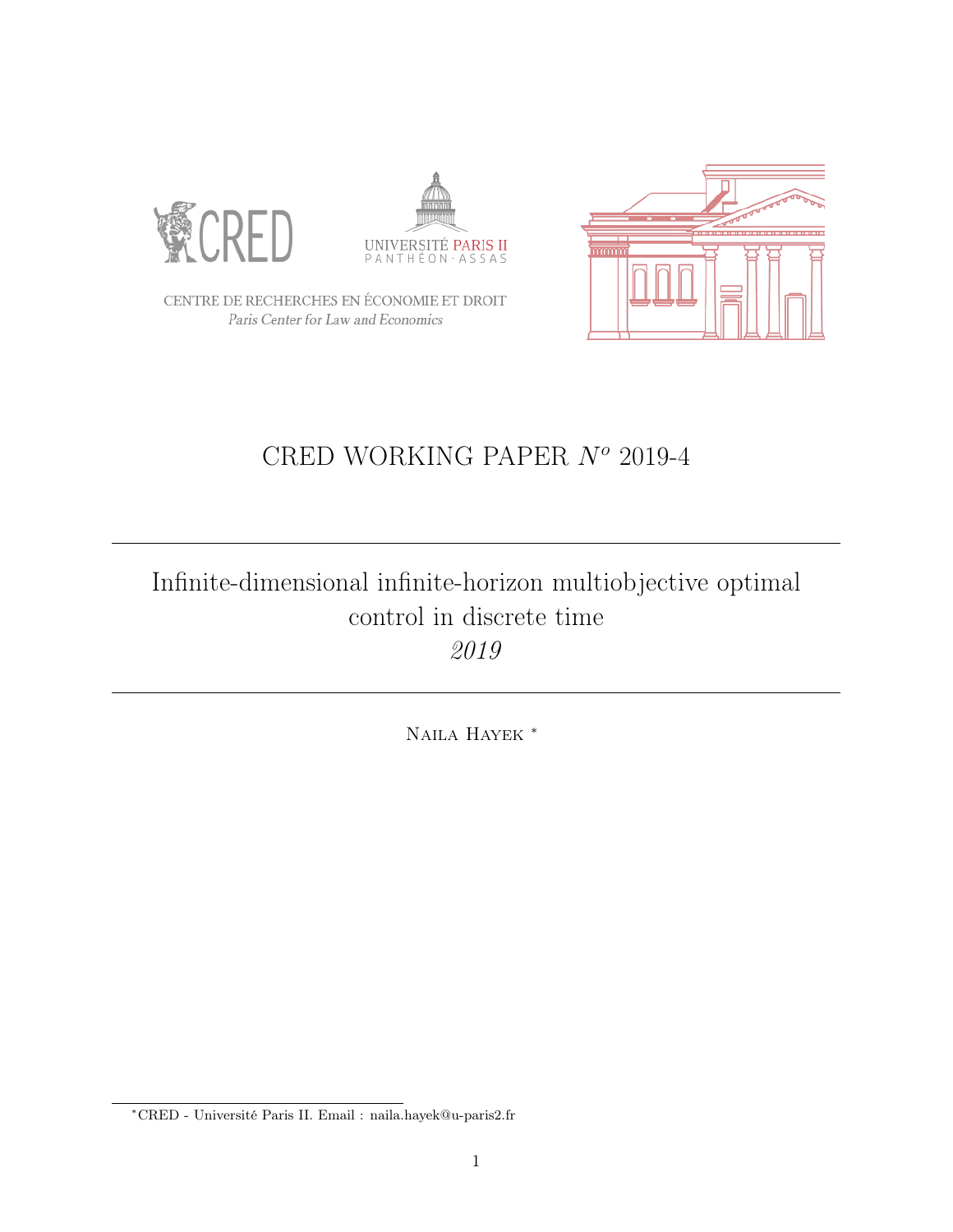#### Abstract

This paper studies multiobjective optimal control problems in the discrete time framework and in the infinite horizon case when the space of states and the space of controls are infinitedimensional. The paper generalizes to the multiobjective case existing results for single-objective optimal control problems in that framework. The dynamics are governed by difference equations. Necessary conditions of Pareto optimality are presented namely Pontryagin maximum principles in the weak form.

2010 Mathematics Subject Classification 49J21, 39A99, 90C29, 90C46:

Keywords: Pontryagin principles, Pareto optimality, infinite horizon, difference equation, Banach spaces.

# 1 Introduction

This paper studies multiobjective optimal control problems in the discrete time framework and in the infinite horizon case when the space of states and the space of controls are infinite-dimensional. It extends to the multiobjective case results obtained for single-objective optimal control problems in the discrete-time framework and in the infinite-horizon case when the space of states and the space of controls are infinite-dimensional. And it extends to the case of infinite-dimensional spaces of states and controls, results obtained for infinite-horizon multiobjective optimal control problems in the discrete-time framework when the space of states and the space of controls are finite-dimensional. Smooth problems are considered.

The first works on infinite-horizon single-objective optimal control problems are due to Pontrya-gin and his school [\[16\]](#page-12-0). Others followed as Carlson et al  $\vert 9 \vert$ , Blot and Hayek [\[5\]](#page-12-2), [\[6\]](#page-12-3), Blot [\[3\]](#page-11-0), [\[4\]](#page-11-1), [\[7\]](#page-12-4), Zaslavski [\[17\]](#page-12-5), [\[18\]](#page-12-6) and [\[19\]](#page-12-7).

Bachir and Blot [\[1\]](#page-11-2), [\[2\]](#page-11-3) recently extended infinite-horizon single-objective optimal control problems in the discrete-time framework, to the case of infinite-dimensional spaces of states and controls. They applied a method of reduction to the finite horizon applied in the setting of the infinite dimension. This method of reduction to the finite horizon was used in the setting of the finite dimension in [\[4\]](#page-11-1) and [\[5\]](#page-12-2) for example where an essential difficulty was to extract subsequences of multipliers that do not converge to zero. But when the spaces of states and controls are infinite-dimensional, more difficulties arise as Bachir and Blot show in [\[1\]](#page-11-2) and [\[2\]](#page-11-3). These difficulties are due to the closure of the ranges of linear operators, and to the fact that the weak-star closure of the unit sphere is the unit ball and hence contains the origin. Their works [\[1\]](#page-11-2) and [\[2\]](#page-11-3) provide answers to these problems.

Results on infinite-horizon multiobjective optimal control problems in the discrete-time framework can be found in Hayek [\[11\]](#page-12-8) and [\[12\]](#page-12-9), in Ngo-Hayek [\[15\]](#page-12-10) where they are obtained by a reduction to a finite-horizon framework and by techniques of infinite horizon.

in Hayek [\[13\]](#page-12-11) these problems are studied in the special case of the bounded processes and techniques of Banach spaces are used.

In this paper we rely on the results of Bachir and Blot in [\[1\]](#page-11-2) and [\[2\]](#page-11-3) to obtain necessary conditions of Pareto optimality under the form of Pontryagin Principles for infinite-horizon multiobjective optimal control problems in an infinite-dimensional setting.

The plan of this paper is as follows. In section 2 the problem is presented: a multiobjective optimal control problem governed by a difference equation when the space of states and the space of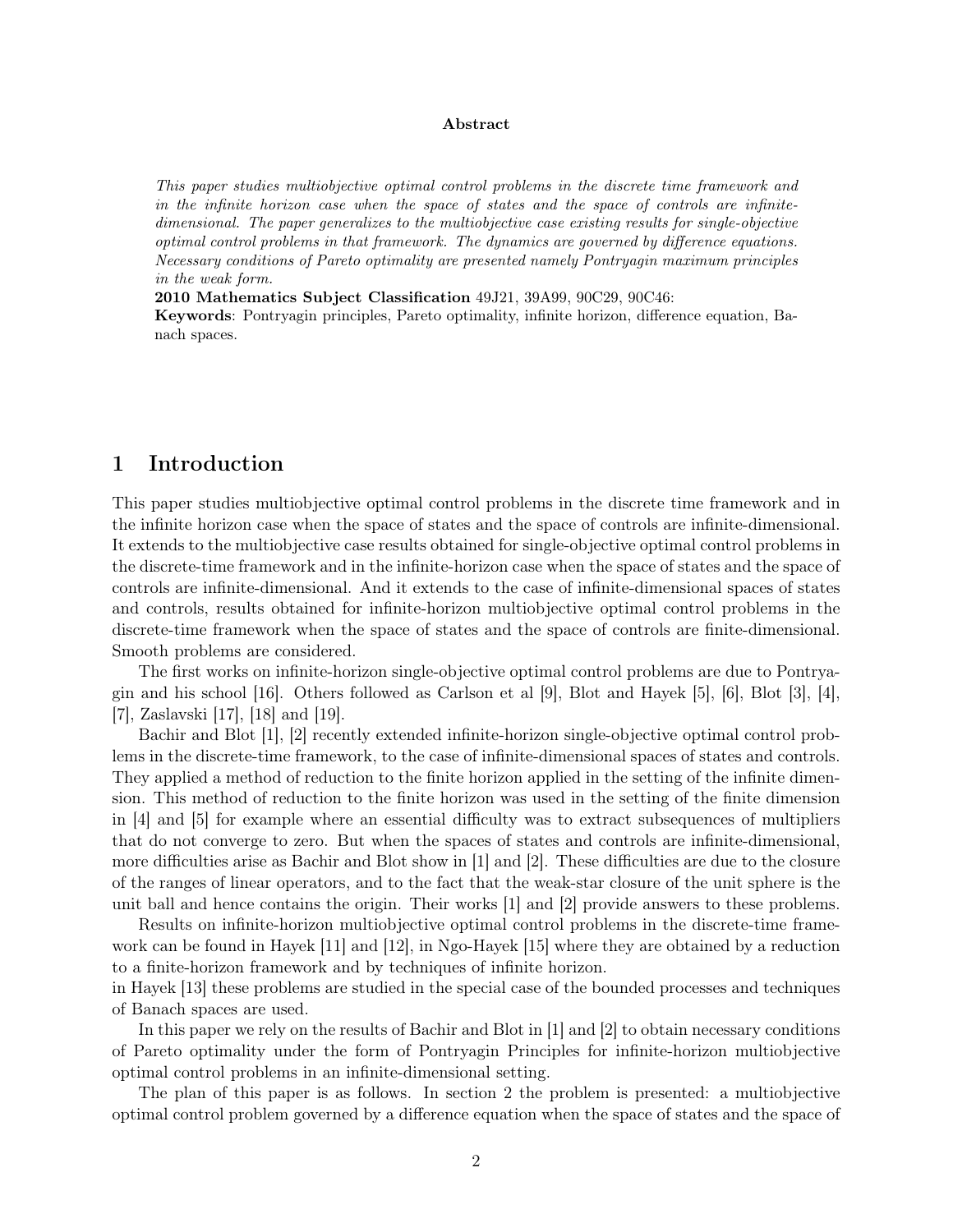controls are infinite-dimensional, in the discrete-time framework and in the infinite-horizon case. The notions of Pareto optimality and weak Pareto optimality are defined. Other notions of optimality are presented. In section 3 the theorems on necessary conditions of Pareto optimality are stated namely Pontryagin maximum principles in the weak form. The proofs are provided in section 4.

# 2 Problems and Notation

Let X and U be Banach spaces. For all  $t \in \mathbb{N}$ , let  $X_t$  be a nonempty subset of X,  $U_t$  be a nonempty subset of U, and  $f_t: X_t \times U_t \to X_{t+1}$  be a mapping. Consider the following controlled dynamical system:

(**De**)  $x_{t+1} = f_t(x_t, u_t), \ t \in \mathbb{N}.$ 

Set  $\underline{x} := (x_t)_{t \in \mathbb{N}} \in \prod_{t \in \mathbb{N}} X_t, \underline{u} := (u_t)_{t \in \mathbb{N}} \in \prod_{t \in \mathbb{N}} U_t.$ 

Multiobjective optimal control problems governed by (De) will be studied. For  $\eta \in X$  let  $\text{Adm}(\eta)$  denote the set of all processes  $(\underline{x}, \underline{u}) \in \prod_{t \in \mathbb{N}} X_t \times \prod_{t \in \mathbb{N}} U_t$  which satisfy (De) for all  $t \in \mathbb{N}$ and such that  $x_0 = \eta$ . These processes are called admissible. For all  $t \in \mathbb{N}$ , for all  $j \in \{1, ..., \ell\}$ , let  $\phi_t^j$  $t_i^j: X_t \times U_t \to \mathbb{R}$  be a function. For each  $j \in \{1, ..., \ell\}$ , set  $J_j(\underline{x}, \underline{u}) := \sum_{t=0}^{+\infty} \phi_t^j$  $_t^j(x_t, u_t)$  and let Dom $(J_j)$  denote the set of all  $(\underline{x}, \underline{u}) \in \text{Adm}(\eta)$  such that the series  $\sum_{t=0}^{+\infty} \phi_t^j$  $t^j(x_t, u_t)$  is convergent in R. The optimality criterion considered here is defined by using the vector-function  $J := (J_1, ..., J_\ell)$ . The order for this criterion is the natural order in  $\mathbb{R}^{\ell}$ . Now, the domain for the multiobjective optimal control problems with criterion J, is denoted by  $DOM(J) := \left(\bigcap_{j=1}^{\ell} \text{Dom}J_j\right)$ . Consider the following multiobjective optimal control problem

 $(PM^1)$  Maximize  $J(\underline{x}, \underline{u})$  when  $(\underline{x}, \underline{u}) \in \text{DOM}(J)$ .

### Definition 2.1.

- A process  $(\hat{x}, \hat{u}) \in DOM(J)$  is called a Pareto optimal solution of Problem  $(PM^1)$ , if there does not exist a process  $(\underline{x}, \underline{u}) \in \text{DOM}(J)$  such that for all  $j \in \{1, ..., \ell\}, J_i(\underline{x}, \underline{u}) \geq J_i(\underline{\hat{x}}, \underline{\hat{u}})$  and for some  $i \in \{1, ..., \ell\}, J_i(\underline{x}, \underline{u}) > J_i(\hat{x}, \hat{u}).$
- A process  $(\hat{x}, \hat{u}) \in DOM(J)$  is called a weak Pareto optimal solution of Problem  $(PM^1)$ , if there does not exist a process  $(x, \underline{u}) \in DOM(J)$  such that for all  $j \in \{1, ..., \ell\}, J_j(\underline{x}, \underline{u})>$  $J_i(\hat{\underline{x}}, \hat{\underline{u}}).$

It is clear that a Pareto optimal solution of Problem  $(PM^1)$  is a weak Pareto optimal solution of Problem  $(PM^1)$ .

Consider now the following problems for the cases where the infinite series do not necessarily converge:

- $(PM^2)$  Find  $(\hat{x}, \hat{u}) \in \text{Adm}(\eta)$  such that, there does not exist a process  $(x, u) \in \text{Adm}(\eta)$  satisfying for all  $j \in \{1, ..., \ell\}$ , limsup  $h\rightarrow+\infty$  $\left(\sum_{t=0}^h \phi_t^j\right)$  $\frac{d}{dt}(x_t,u_t) - \sum_{t=0}^h \phi_t^{\bar{j}}$  $(t^j(t, \hat{u}_t)) \geq 0$  and for some  $i \in$  $\{1, ..., \ell\}, \limsup_{h \to +\infty} \left( \sum_{t=0}^h \phi_t^i(x_t, u_t) - \sum_{t=0}^h \phi_t^i(\hat{x}_t, \hat{u}_t) \right) > 0.$
- $(PM^{2'})$  Find  $(\hat{\underline{x}}, \hat{\underline{u}}) \in \text{Adm}(\eta)$  such that, there does not exist a process  $(\underline{x}, \underline{u}) \in \text{Adm}(\eta)$  satisfying for all  $j \in \{1, ..., \ell\}$ , limsup  $h\rightarrow+\infty$  $\left(\sum_{t=0}^h \phi_t^j\right)$  $\frac{d}{dt}(x_t, u_t) - \sum_{t=0}^h \phi_t^j$  $t^j(\hat{x}_t, \hat{u}_t) > 0.$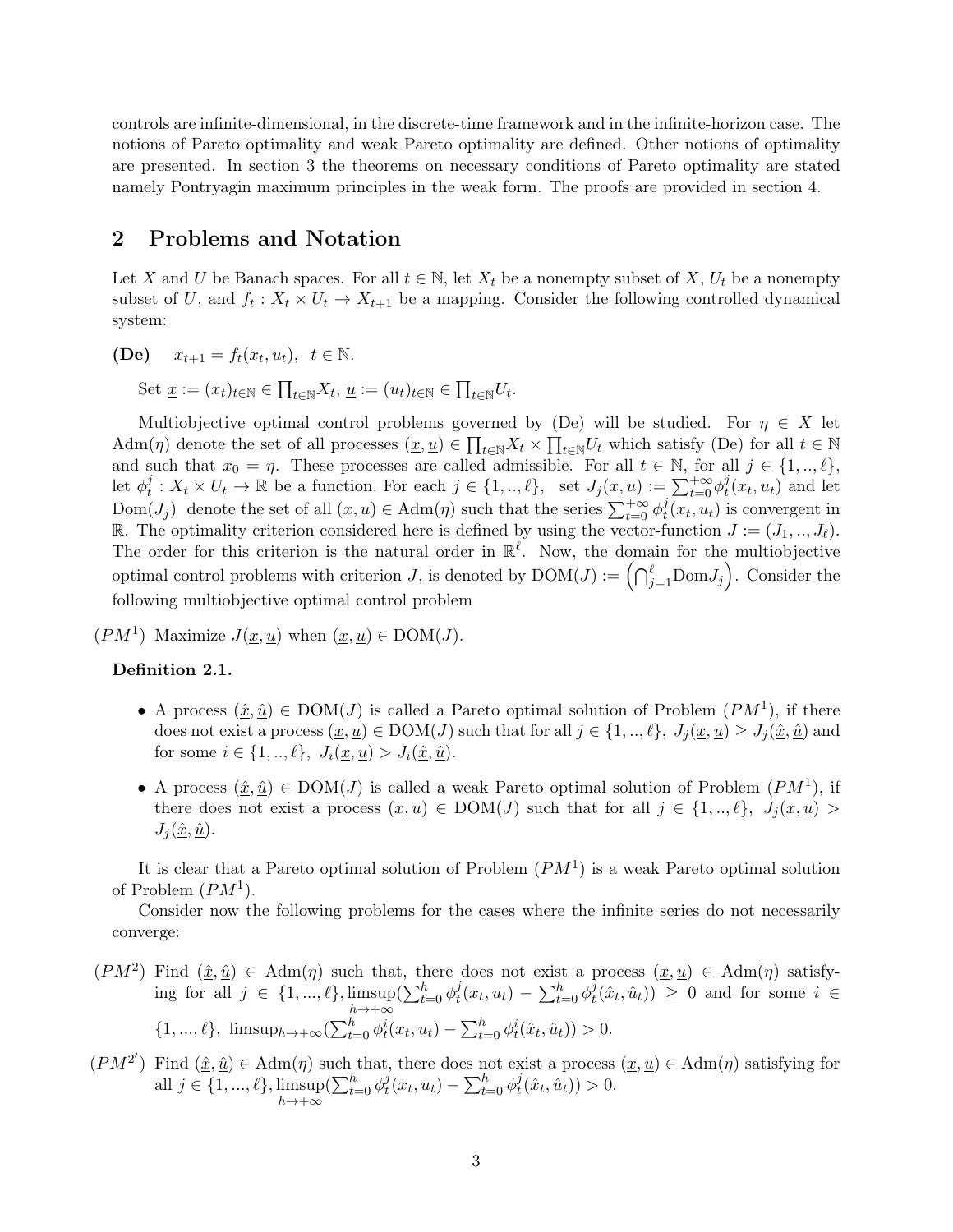$(PM^3)$  Find  $(\hat{x}, \hat{u}) \in \text{Adm}(\eta)$  such that, there does not exist a process  $(x, u) \in \text{Adm}(\eta)$  satisfying for all  $j \in \{1, ..., \ell\}$ ,  $\liminf_{h \to +\infty} (\sum_{t=0}^h \phi_t^j)$  $t^{j}(x_{t}, u_{t}) - \sum_{t=0}^{h} \phi_{t}^{j}$  $(t^j(t, \hat{u}_t)) \geq 0$  and for some  $i \in$  $\{1, ..., \ell\}, \liminf_{h \to +\infty} \left( \sum_{t=0}^h \phi_t^i(x_t, u_t) - \sum_{t=0}^h \phi_t^i(\hat{x}_t, \hat{u}_t) \right) > 0.$ 

 $(PM^{3'})$  Find  $(\hat{\underline{x}}, \hat{\underline{u}}) \in \text{Adm}(\eta)$  such that, there does not exist a process  $(\underline{x}, \underline{u}) \in \text{Adm}(\eta)$  satisfying for all  $j \in \{1, ..., \ell\}$ ,  $\liminf_{h \to +\infty} (\sum_{t=0}^h \phi_t^j)$  $\frac{d}{dt}(x_t,u_t) - \sum_{t=0}^h \phi^j_t$  $t^j(\hat{x}_t, \hat{u}_t) > 0.$ 

Let T be a fixed number in  $\mathbb{N}_*$ , set  $(\mathbf{x}^T, \mathbf{u}^T) := ((x_t)_{1 \le t \le T}, (u_t)_{0 \le t \le T})$  and set  $J_j^T(\mathbf{x}^T, \mathbf{u}^T) :=$  $\sum_{i=1}^{T}$  $t=0$  $\phi^j_t$  $t^j(x_t, u_t)$  and  $J^T := (J_1^T, ..., J_\ell^T)$ . Consider the following reduced problem

Maximize 
$$
J^T(\mathbf{x}^T, \mathbf{u}^T)
$$
  
\n
$$
\begin{aligned}\nx_{t+1} &= f_t(x_t, u_t), \forall t \in \{0, ..., T\} \\
x_0 &= \eta, \ x_{T+1} = \hat{x}_{T+1}.\n\end{aligned}
$$
\n(*FM*<sup>T</sup>)

#### Definition 2.2.

- $(\hat{\mathbf{x}}^T, \hat{\mathbf{u}}^T)$  is called a Pareto optimal solution of Problem  $(FM^T)$ , if there does not exist any  $(\mathbf{x}^T, \mathbf{u}^T)$  admissible for Problem  $(FM^T)$  such that for all  $j \in \{1, ..., \ell\}, J_j^T(\mathbf{x}^T, \mathbf{u}^T) \geq$  $J_j^T(\hat{\mathbf{x}}^{\mathbf{T}}, \hat{\mathbf{u}}^{\mathbf{T}})$  and for some  $i \in \{1, ..., \ell\}, J_i^T(\mathbf{x}^{\mathbf{T}}, \mathbf{u}^{\mathbf{T}}) > J_i^T(\hat{\mathbf{x}}^{\mathbf{T}}, \hat{\mathbf{u}}^{\mathbf{T}})$ .
- $(\hat{\mathbf{x}}^T, \hat{\mathbf{u}}^T)$  is called a weak Pareto optimal solution of Problem  $(FM^T)$ , if there does not exist any  $(\mathbf{x}^T, \mathbf{u}^T)$  admissible for Problem  $(FM^T)$  such that for all  $j \in \{1, ..., \ell\}, J_j^T(\mathbf{x}^T, \mathbf{u}^T) >$  $J_j^T(\hat{\mathbf{x}}^{\mathbf{T}}, \hat{\mathbf{u}}^{\mathbf{T}}).$

Here admissibility means that all the constraints, including the dynamical system, the initial and final conditions, are satisfied. Then we have the following result :

#### Lemma 2.3.

- Let  $(\hat{x}, \hat{u})$  be a Pareto optimal solution of Problem  $(PM^1)$  (respectively, solution of  $(PM^2)$ ,  $(PM^3)$ ) and let  $T \in \mathbb{N}^*$ . Then the restriction  $(\mathbf{\hat{x}}^T, \mathbf{\hat{u}}^T)$  is a Pareto optimal solution of the finite-horizon problem  $(FM^T)$ .
- Let  $(\hat{x}, \hat{u})$  be a weak Pareto optimal solution of Problem  $(PM^1)$  (respectively, solution of  $(PM^{2'}), (PM^{3'})$  and let  $T \in \mathbb{N}^*$ . Then the restriction  $(\hat{\mathbf{x}}^T, \hat{\mathbf{u}}^T)$  is a weak Pareto optimal solution of the finite-horizon problem  $(FM^T)$ .

The proof of this lemma is analogous to the proof given in [\[11\]](#page-12-8) for the finite-dimensional case.

## 3 The main theorems

<span id="page-3-0"></span>**Theorem 3.1.** Let  $(\hat{x}, \hat{u})$  be a weak Pareto optimal solution of Problem  $(PM^1)$  (respectively, a solution of  $(PM^{2'}), (PM^{3'})$ ). We assume that the following assumptions are fulfilled

(i) For all  $t \in \mathbb{N}$ ,  $X_t$  is a nonempty open convex subset of X,  $U_t$  is a nonempty convex subset of U.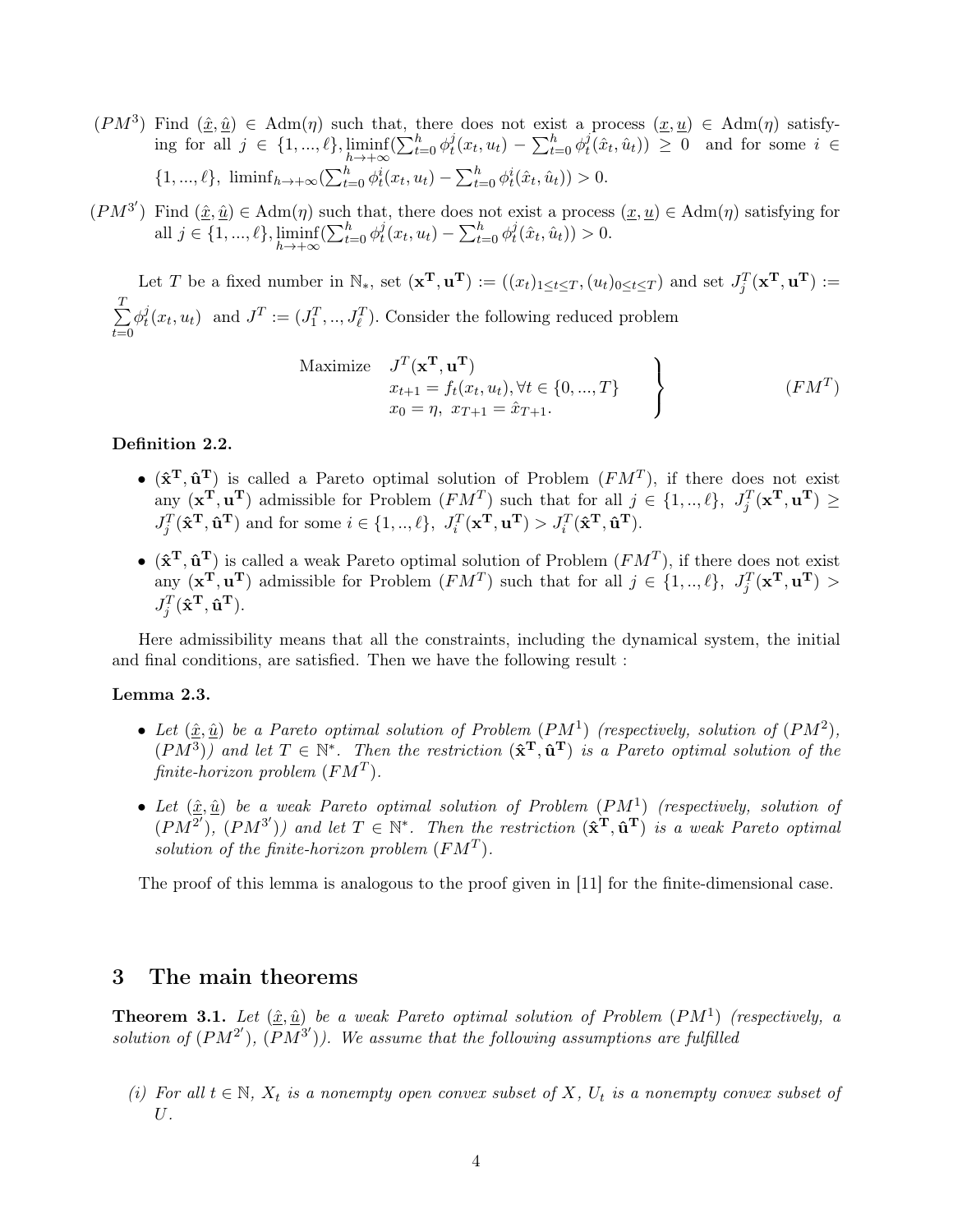- $(ii)$  X is separable.
- (iii) For all  $t \in \mathbb{N}$ , for all  $j \in \{1, ..., \ell\}$ ,  $\phi_t^j$  are Fréchet-differentiable at  $(\hat{x}_t, \hat{u}_t)$  and  $f_t$  is continuously Fréchet-differentiable at  $(\hat{x}_t, \hat{u}_t)$ .
- (iv) For all  $t \in \mathbb{N}$ ,  $Im D_2 f_t(\hat{x}_t, \hat{u}_t)$  is closed and its dimension is finite or
- (v) For all  $t \in \mathbb{N}$ ,  $Im D_2 f_t(\hat{x}_t, \hat{u}_t)$  is closed and its codimension is finite.

Then, for all  $T \in \mathbb{N}$ ,  $T \geq 2$ , there exist  $(\theta_1^T, ..., \theta_\ell^T) \in \mathbb{R}^\ell$ ,  $(p_t^T)_{1 \leq t \leq T+1} \in (X^*)^{T+1}$ , satisfying the following conditions.

(a)  $(\theta_1^T, ..., \theta_\ell^T, (p_t^T)_{1 \le t \le T+1}) \neq (0, ..., 0)$ 

(b) 
$$
\theta_j^T \geq 0
$$
 for all  $j \in \{1, ..., \ell\}$ .

- (c)  $p_t^T = p_{t+1}^T \circ D_1 f_t(\hat{x}_t, \hat{u}_t) + \sum_{j=1}^{\ell} \theta_j^T \cdot D_1 \phi_t^j$  $t^j(t, \hat{u}_t)$ , for all  $t \in \{1, ..., T\}$ .
- $(d) < \sum_{j=1}^{\ell} \theta_j^T \cdot D_2 \phi_t^j$  $t^j_t(\hat{x}_t, \hat{u}_t) + p_{t+1}^T \circ D_2f_t(\hat{x}_t, \hat{u}_t), u_t - \hat{u}_t > \leq 0$ , for all  $t \in \{0, ..., T\}$ , for all  $u_t \in U_t$ .

<span id="page-4-0"></span>**Theorem 3.2.** Let  $(\hat{x}, \hat{u})$  be a weak Pareto optimal solution of Problem  $(PM^1)$  (respectively, a solution of  $(PM^{2'}), (PM^{3'})$ ). We assume that all assumptions of Theorem [3.1](#page-3-0) are satisfied together with the following assumptions :

- (vi) For all  $t \in \mathbb{N}$ , the partial differential  $D_1 f_t(\hat{x}_t, \hat{u}_t)$  is invertible.
- (vii) The tangent cone of  $U_1$  at the point  $\hat{u}_1$ , denoted by  $T_{U_1}(\hat{u}_1)$ , is a vector space.
- (viii)  $Im D_1 f_1(\hat{x}_1, \hat{u}_1) \subset D_2 f_1(\hat{x}_1, \hat{u}_1) (T_{U_1}(\hat{u}_1)).$

Then, there exist  $\theta_1, ..., \theta_\ell \in \mathbb{R}, (p_t)_{t \in \mathbb{N}_*} \in (X^*)^{\mathbb{N}_*}$ , satisfying the following conditions.

- (a)  $(\theta_1, ..., \theta_\ell, p_1) \neq (0, ..., 0, 0)$
- (b)  $\theta_j \geq 0$  for all  $j \in \{1, ..., \ell\}$ .
- (c)  $p_t = p_{t+1} \circ D_1 f_t(\hat{x}_t, \hat{u}_t) + \sum_{j=1}^{\ell} \theta_j D_1 \phi_t^j$  $t^j(\hat{x}_t, \hat{u}_t)$ , for all  $t \in \mathbb{N}_*$ .
- $(d) < \sum_{j=1}^{\ell} \theta_j \cdot D_2 \phi_t^j$  $t^j_t(\hat{x}_t, \hat{u}_t) + p_{t+1} \circ D_2 f_t(\hat{x}_t, \hat{u}_t), u_t - \hat{u}_t > \leq 0$ , for all  $t \in \mathbb{N}$ , for all  $u_t \in U_t$ .

Following Bachir and Blot in [\[2\]](#page-11-3) for the single-objective case, one can weaken some assumptions of Theorem [3.2](#page-4-0) as follows:

<span id="page-4-1"></span>**Theorem 3.3.** Let  $(\hat{x}, \hat{u})$  be a weak Pareto optimal solution of Problem  $(PM^1)$  (respectively, a solution of  $(PM^{2'}), (PM^{3'})$ ). We assume that all assumptions of Theorem [3.1](#page-3-0) are satisfied together with the following assumptions :

- (ix) for all  $t \in \mathbb{N}$ ,  $0 \in int[*D* f_t(\hat{x}_t, \hat{u}_t)((X \times T_{U_t}(\hat{u}_t)) \cap B_{X \times U})]$  where  $B_{X \times U}$  denotes the closed unit ball of  $X \times U$ .
- (x) there exists  $s \in \mathbb{N}$  such that  $A_s = D_2 f_s(\hat{x}_s, \hat{u}_s) (T_{U_s}(\hat{u}_s))$  contains a closed convex subset K with  $ri(K) \neq \emptyset$  and such that  $\overline{Aff(K)}$  is of finite codimension in X.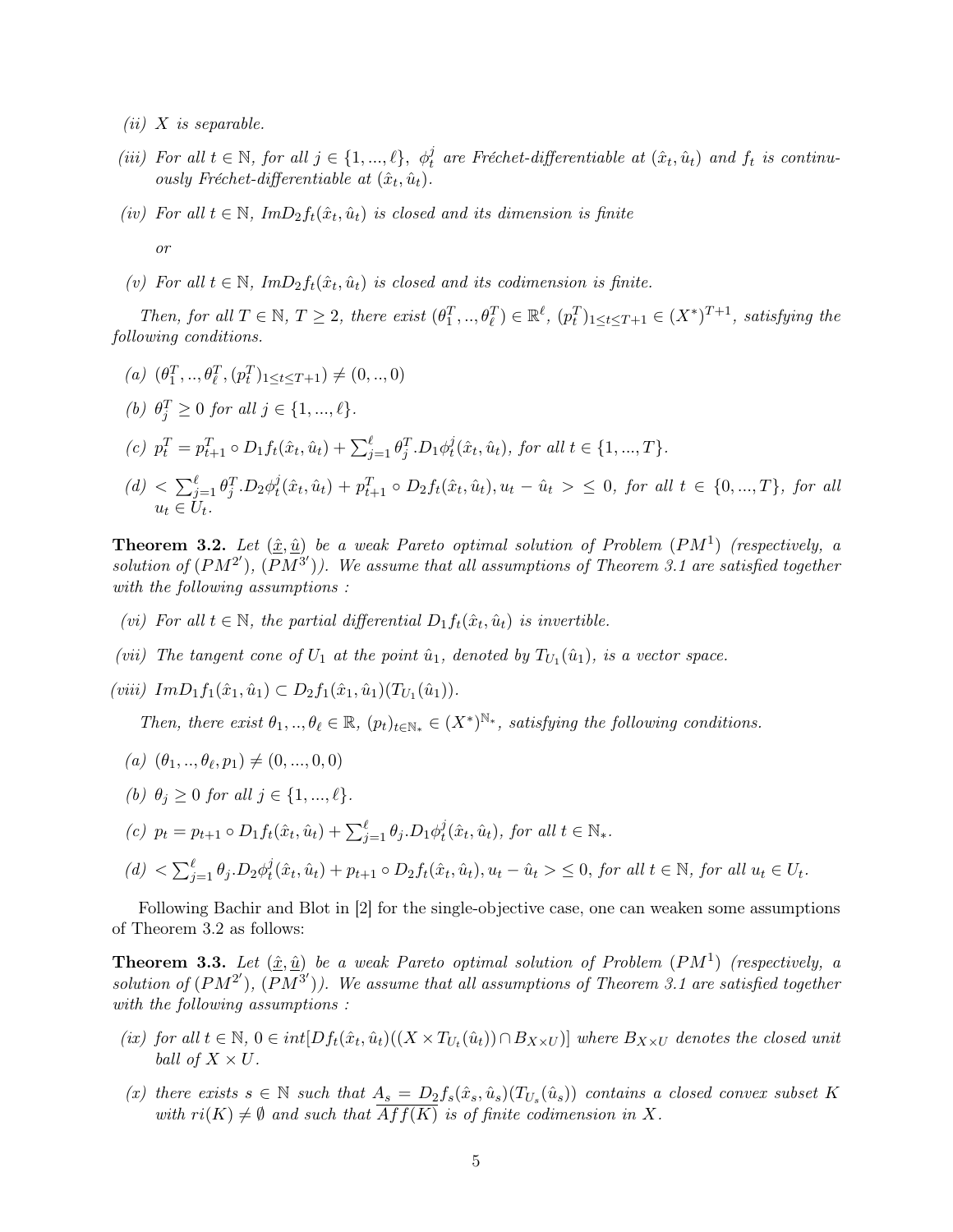Then, there exist  $\theta_1, \ldots, \theta_\ell \in \mathbb{R}$ ,  $(p_t)_{t \in \mathbb{N}_*} \in (X^*)^{\mathbb{N}_*}$ , such that

(a)  $(\theta_1, ..., \theta_\ell, p_t) \neq (0, ..., 0, 0)$ , for all  $t \geq s$ 

and conclusions  $(b)$ ,  $(c)$  and  $(d)$  of Theorem [3.2](#page-4-0) are satisfied.

**Remark**: Notice that the invertibility of the partial differential  $D_1 f_t(\hat{x}_t, \hat{u}_t)$  (condition  $(vi)$ ) of Theorem [3.2](#page-4-0) ) is avoided in this theorem and replaced by condition  $(ix)$  of Theorem [3.3](#page-4-1) which is weaker. And notice that conditions (*vii*) and (*viii*) of Theorem [3.2](#page-4-0) are replaced by condition  $(x)$  of Theorem [3.3](#page-4-1) which is weaker. Condition  $(x)$  is satisfied and is included in condition  $(v)$ , whenever there exists an  $s \in \mathbb{N}$  such that  $T_{U_s}(\hat{u}_s) = X$ , in particular, if  $\hat{u}_s$  belongs to the interior of  $U_s$ .

## 4 Proofs of the main theorems

#### 4.1 Proof of Theorem [3.1](#page-3-0)

The following lemmas will be useful in the proof.

<span id="page-5-0"></span>**Lemma 4.1.** Under assumption (iii) of theorem [3.1](#page-3-0),  $J<sup>T</sup>$  is Fréchet-differentiable at  $(\hat{\mathbf{x}}^T, \hat{\mathbf{u}}^T)$  and

$$
DJ^T(\hat{\mathbf{x}}^{\mathbf{T}}, \hat{\mathbf{u}}^{\mathbf{T}})(\delta \mathbf{x}^{\mathbf{T}}, \delta \mathbf{u}^{\mathbf{T}}) = (DJ_1^T(\hat{\mathbf{x}}^{\mathbf{T}}, \hat{\mathbf{u}}^{\mathbf{T}})(\delta \mathbf{x}^{\mathbf{T}}, \delta \mathbf{u}^{\mathbf{T}}), ..., DJ_\ell^T(\hat{\mathbf{x}}^{\mathbf{T}}, \hat{\mathbf{u}}^{\mathbf{T}})(\delta \mathbf{x}^{\mathbf{T}}, \delta \mathbf{u}^{\mathbf{T}}))
$$

where

$$
DJ_j^T(\hat{\mathbf{x}}^T, \hat{\mathbf{u}}^T)(\delta \mathbf{x}^T, \delta \mathbf{u}^T) = \sum_{t=0}^T D_1 \phi_t^j(\hat{x}_t, \hat{u}_t) \delta x_t + \sum_{t=0}^T D_2 \phi_t^j(\hat{x}_t, \hat{u}_t) \delta u_t
$$

*Proof.* For all  $j = 1, ..., \ell, J_j^T$  is Fréchet-differentiable at  $(\mathbf{\hat{x}}^T, \mathbf{\hat{u}}^T)$  as a sum of Fréchet-differentiable mappings that are compositions of Fréchet-differentiable mappings. Hence  $J^T$  is Fréchet-differentiable at  $(\mathbf{\hat{x}^T}, \mathbf{\hat{u}^T})$  $\Box$ 

Define  $H_t^T: \prod_{t=1}^T X_t \times \prod_{t=0}^T U_t \longrightarrow X_{t+1}$  by setting:

$$
H_t^T(\mathbf{x}^T, \mathbf{u}^T) := \begin{cases} -x_1 + f_0(\eta, u_0) & \text{if } t = 0\\ -x_{t+1} + f_t(x_t, u_t) & \text{if } 0 < t < T\\ -\hat{x}_{T+1} + f_T(x_T, u_T) & \text{if } t = T \end{cases}
$$
  
fine  $H^T : \prod_{t=1}^T X_t \times \prod_{t=0}^T U_t \longrightarrow \prod_{t=0}^T X_{t+1}$  by setting

De  $t_{t=0}$   $X_{t+1}$  by setting

$$
H^T(\mathbf{x^T}, \mathbf{u^T}) := (H_0^T(\mathbf{x^T}, \mathbf{u^T}), ..., H_T^T(\mathbf{x^T}, \mathbf{u^T}))
$$

<span id="page-5-1"></span>**Lemma 4.2.** Under assumption (iii) of theorem [3.1](#page-3-0),  $H<sup>T</sup>$  is of class  $C<sup>1</sup>$  at  $(\hat{\mathbf{x}}^T, \hat{\mathbf{u}}^T)$  and

$$
DH^T(\hat{\mathbf{x}}^{\mathbf{T}}, \hat{\mathbf{u}}^{\mathbf{T}})(\delta {\mathbf{x}}^{\mathbf{T}}, \delta {\mathbf{u}}^{\mathbf{T}}) = (DH_0^T(\hat{\mathbf{x}}^{\mathbf{T}}, \hat{\mathbf{u}}^{\mathbf{T}})(\delta {\mathbf{x}}^{\mathbf{T}}, \delta {\mathbf{u}}^{\mathbf{T}}), ..., DH_T^T(\hat{\mathbf{x}}^{\mathbf{T}}, \hat{\mathbf{u}}^{\mathbf{T}})(\delta {\mathbf{x}}^{\mathbf{T}}, \delta {\mathbf{u}}^{\mathbf{T}}))
$$

where  $DH_0^T(\hat{\mathbf{x}}^T, \hat{\mathbf{u}}^T)(\delta \mathbf{x}^T, \delta \mathbf{u}^T) = -\delta x_1 + D_2 f_0(\eta, \hat{u}_0) \delta u_0$ ,  $DH_t^T(\hat{\mathbf{x}}^T, \hat{\mathbf{u}}^T)(\delta \mathbf{x}^T, \delta \mathbf{u}^T) = -\delta x_{t+1} + D_1 f_t(\hat{x}_t, \hat{u}_t) \delta x_t + D_2 f_t(\hat{x}_t, \hat{u}_t) \delta u_t, \text{ for } 0 < t < T \text{ and } DH_T^T(\hat{\mathbf{x}}^T, \hat{\mathbf{u}}^T)(\delta \mathbf{x}^T, \delta \mathbf{u}^T)$  $D_1f_T(\hat{x}_T,\hat{u}_T)\delta x_T + D_2f_T(\hat{x}_T,\hat{u}_T)\delta u_T.$ 

 $\Box$ 

*Proof.*  $H<sup>T</sup>$  is of class  $C<sup>1</sup>$  as a composition of mappings of class  $C<sup>1</sup>$ .

<span id="page-5-2"></span>**Lemma 4.3.** Under the assumptions of Theorem [3.1](#page-3-0),  $ImDH^{T}(\hat{\mathbf{x}}^{T}, \hat{\mathbf{u}}^{T})$  is closed in  $X^{T+1}$ .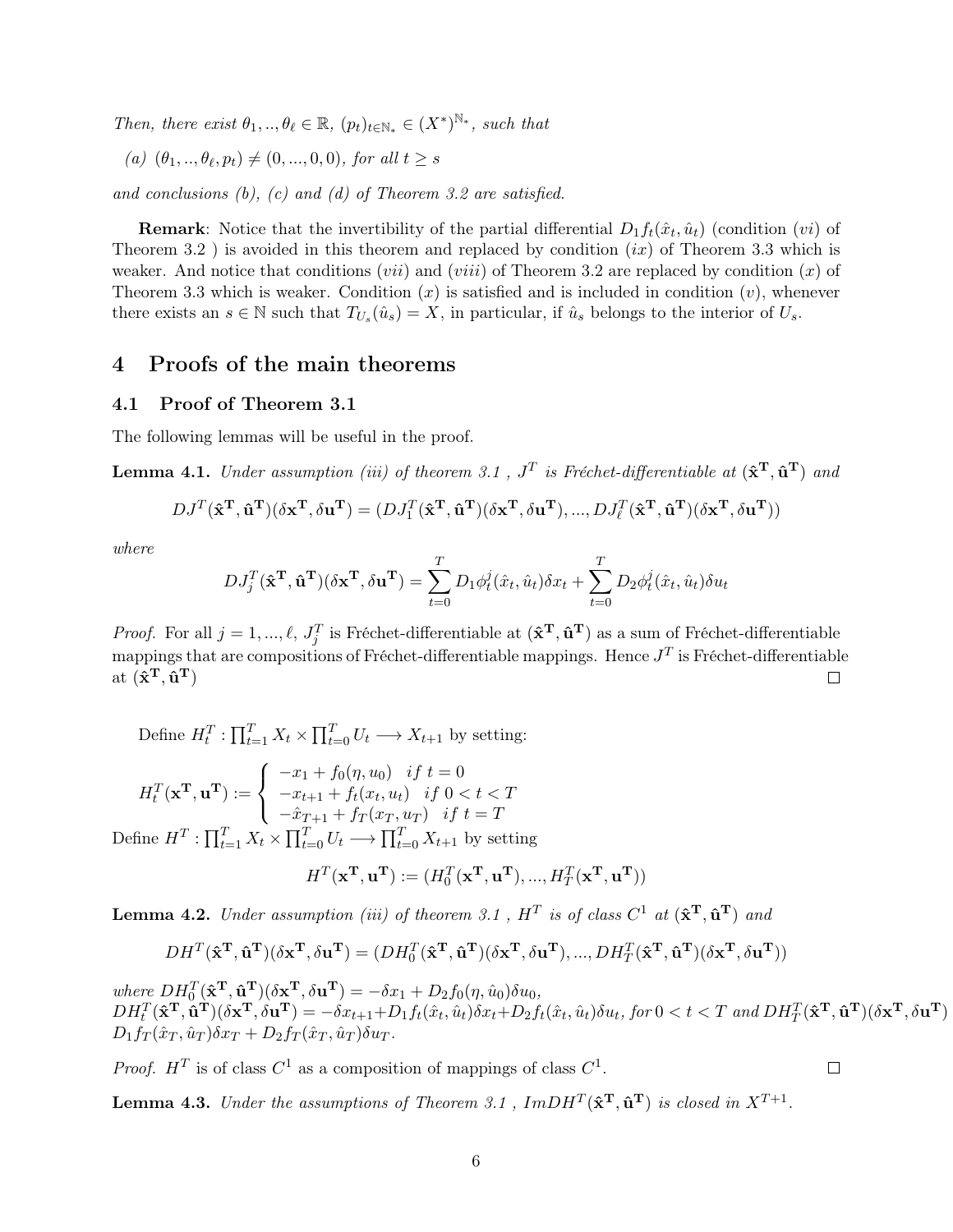*Proof.* The proof can be found in [\[1\]](#page-11-2). It is done by showing first that  $Im D_1 H^T(\hat{\mathbf{x}}^T, \hat{\mathbf{u}}^T)$  is closed in  $X^{T+1}$  and then using assumptions (iv) or (v) to obtain that  $ImDH^{T}(\hat{\mathbf{x}}^{T}, \hat{\mathbf{u}}^{T})$  is closed in  $X^{T+1}$ .

We shall use the following theorem for multiobjective abstract optimization in Banach spaces, which is a reduced form of Theorem 7.4 in Jahn's book [\[14\]](#page-12-12).

<span id="page-6-0"></span>**Theorem 4.4.** Let  $\mathcal X$  and  $\mathcal Z$  be real Banach spaces and Y a partially ordered normed space. Let  $\xi \in \mathcal{X}$ .

Let  $C_Y$  denote the ordering cone in Y, which is assumed to have a nonempty interior.

Let  $\hat{S}$  be a nonempty convex subset of  $\mathcal X$  which has a nonempty interior.

Let  $I: \mathcal{X} \longrightarrow Y$  be Fréchet differentiable at  $\hat{\xi}$  and  $H: \mathcal{X} \longrightarrow \mathcal{Z}$  be continuously Fréchet differentiable at  $\xi$ .

Let  $S := \{ \xi \in \hat{S} / H(\xi) = 0_{\mathcal{Z}} \}$  and assume that S is nonempty. Let  $ImDH(\hat{\xi})$  be closed.

If  $\hat{\xi}$  is a weak solution of the following problem

Minimize  $I(\xi)$  when  $\xi \in S$ 

Then there exist  $y \in C_{Y^*}$  and  $w \in \mathcal{Z}^*$  with  $(y, w) \neq (0, 0)$  such that

$$
(y \circ DI(\hat{\xi}) + w \circ DH(\hat{\xi}))(\xi - \hat{\xi}) \ge 0
$$
 for all  $\xi \in S$ .

#### Proof of Theorem [3.1](#page-3-0)

*Proof.* Since  $(\hat{x}, \hat{u})$  is a weak Pareto optimal solution of Problem  $(PM^1)$  (respectively, a solution of  $(PM^{2'}), (PM^{3'}),$  Lemma 3 implies that the restriction  $(\mathbf{\hat{x}^T}, \mathbf{\hat{u}^T})$  is a weak Pareto optimal solution of the finite-horizon problem  $(FM^T)$ .

Problem  $(FM^T)$  is in the form of the problem studied in Theorem [4.4](#page-6-0). Set  $\mathcal{X} := X^T \times U^{T+1}$ ,  $Y := R^{\ell}, \mathcal{Z} := X^{T+1}, C_Y := R^{\ell}_+, \hat{S} := \prod_{t=1}^{T} X_t \times \prod_{t=0}^{T} U_t, I := -J^T, H := -H^T \text{ and } \xi := (\mathbf{x}^{\mathbf{T}}, \mathbf{u}^{\mathbf{T}}).$ All assumptions of Jahn's Theorem [4.4](#page-6-0) are satisfied by Lemma [4.1,](#page-5-0) Lemma [4.2](#page-5-1) and Lemma [4.3.](#page-5-2) So we can apply this theorem to obtain  $y = (\theta_1^T, ..., \theta_\ell^T) \in \mathbb{R}_+^{\ell}$  and  $w = (X^*)^{T+1}$  non simultaneously equal to zero such that:

$$
(y \circ DI(\hat{\xi}) + w \circ DH(\hat{\xi}))(\xi - \hat{\xi}) \ge 0
$$

for all  $\xi$ , which can be written

$$
(\ y \circ DJ^T(\hat{\mathbf{x}}^{\mathbf{T}}, \hat{\mathbf{u}}^{\mathbf{T}}) + w \circ DH^T(\hat{\mathbf{x}}^{\mathbf{T}}, \hat{\mathbf{u}}^{\mathbf{T}}))((\mathbf{x}^{\mathbf{T}}, \mathbf{u}^{\mathbf{T}}) - (\hat{\mathbf{x}}^{\mathbf{T}}, \hat{\mathbf{u}}^{\mathbf{T}})) \le 0
$$

for all  $(\mathbf{x}^{\mathrm{T}}, \mathbf{u}^{\mathrm{T}})$ .

Since  $\prod_{t=1}^{T} X_t$  is open we have

<span id="page-6-1"></span>
$$
(y \circ D_1 J^T(\hat{\mathbf{x}}^T, \hat{\mathbf{u}}^T)) + (w \circ D_1 H^T(\hat{\mathbf{x}}^T, \hat{\mathbf{u}}^T)) = 0
$$
\n(1)

and we have

<span id="page-6-2"></span>
$$
(y \circ D_2 J^T(\hat{\mathbf{x}}^T, \hat{\mathbf{u}}^T) + w \circ D_2 H^T(\hat{\mathbf{x}}^T, \hat{\mathbf{u}}^T)) (\mathbf{u}^T - \hat{\mathbf{u}}^T) \le 0.
$$
 (2)

[\(1\)](#page-6-1) can be written as

$$
\sum_{j=1}^{\ell} \theta_j^T \cdot \sum_{t=0}^T D_1 \phi_t^j(\hat{x}_t, \hat{u}_t) (x_t - \hat{x}_t) + \sum_{t=0}^T \langle p_{t+1}^T, (D_1 f_t(\hat{x}_t, \hat{u}_t) (x_t - \hat{x}_t) - (x_{t+1} - \hat{x}_{t+1})) \rangle = 0, \quad (3)
$$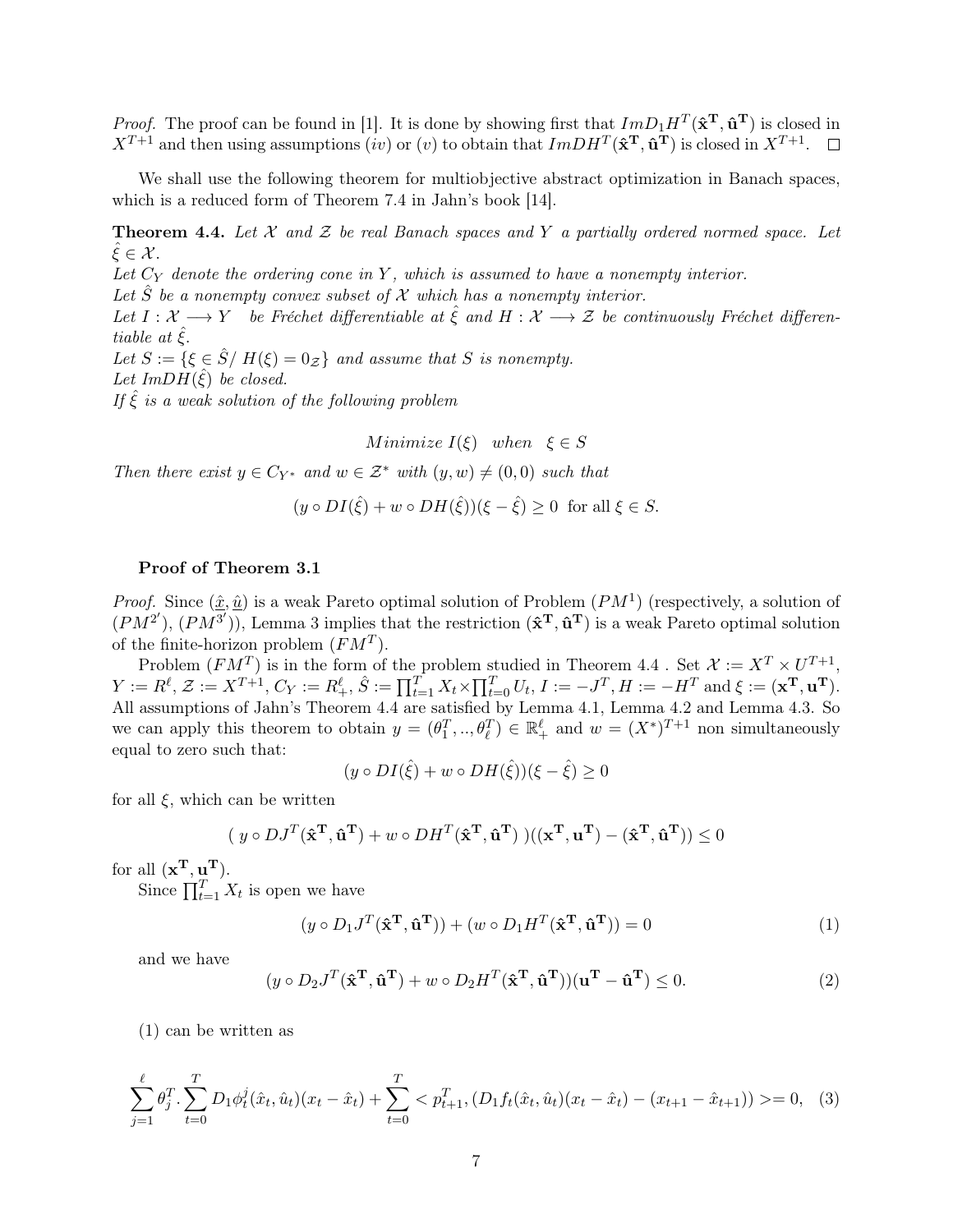$$
\sum_{j=1}^{\ell} \theta_j^T \cdot \sum_{t=0}^T D_1 \phi_t^j(\hat{x}_t, \hat{u}_t) (x_t - \hat{x}_t) + \sum_{t=0}^T < p_{t+1}^T, D_1 f_t(\hat{x}_t, \hat{u}_t) (x_t - \hat{x}_t) > -\sum_{t=0}^T < p_{t+1}^T, (x_{t+1} - \hat{x}_{t+1}) > = 0,\tag{4}
$$

$$
\sum_{j=1}^{\ell} \theta_j^T \cdot \sum_{t=1}^T D_1 \phi_t^j(\hat{x}_t, \hat{u}_t) (x_t - \hat{x}_t) + \sum_{t=1}^T < p_{t+1}^T, D_1 f_t(\hat{x}_t, \hat{u}_t) (x_t - \hat{x}_t) > -\sum_{t=1}^T < p_t^T, (x_t - \hat{x}_t) > = 0,\tag{5}
$$

For all  $t \in \{1, ..., T\}$ , for all  $x_t \in X_t$  consider  $(x_s)_{0 \le s \le T}$  such that  $x_s = \hat{x}_s$  for  $s \neq t$  we obtain

$$
\sum_{j=1}^{\ell} \theta_j^T \cdot D_1 \phi_t^j(\hat{x}_t, \hat{u}_t)(x_t - \hat{x}_t) + \langle p_{t+1}^T, D_1 f_t(\hat{x}_t, \hat{u}_t)(x_t - \hat{x}_t) \rangle - \langle p_t^T, (x_t - \hat{x}_t) \rangle = 0, \quad (6)
$$

So

$$
\sum_{j=1}^{\ell} \theta_j^T \cdot D_1 \phi_t^j(\hat{x}_t, \hat{u}_t) + p_{t+1}^T \circ D_1 f_t(\hat{x}_t, \hat{u}_t) - p_t^T = 0, \text{ for all } t \in \{1, ..., T\}
$$
 (7)

which is conclusion  $(c)$  of Theorem [3.1](#page-3-0).

[\(2\)](#page-6-2) can be written as

$$
\sum_{j=1}^{\ell} \theta_j^T \cdot \sum_{t=0}^T D_2 \phi_t^j(\hat{x}_t, \hat{u}_t) (u_t - \hat{u}_t) + \sum_{t=0}^T \langle p_{t+1}^T, D_2 f_t(\hat{x}_t, \hat{u}_t) (u_t - \hat{u}_t) \rangle \le 0.
$$
 (8)

For all  $t \in \{0, ..., T\}$ , for all  $u_t \in U_t$  consider  $(u_s)_{0 \le s \le T}$  such that  $u_s = \hat{u}_s$  for  $s \neq t$  we obtain

$$
\langle \sum_{j=1}^{\ell} \theta_j^T \cdot D_2 \phi_t^j(\hat{x}_t, \hat{u}_t) + p_{t+1}^T \circ D_2 f_t(\hat{x}_t, \hat{u}_t), u_t - \hat{u}_t \rangle \le 0,
$$
\n(9)

for all  $t \in \{0, ..., T\}$ , for all  $u_t \in U_t$  which is conclusion  $(d)$  of Theorem [3.1](#page-3-0).

 $\Box$ 

### 4.2 Proof of Theorem [3.2](#page-4-0)

The following lemma will be useful in the proof.

**Lemma 4.5.** Set  $Z := T_{U_1}(\hat{u}_1)$ . Under the hypotheses of Theorem [3.2](#page-4-0) we have, for all  $T \geq 2$  :

<span id="page-7-1"></span>
$$
(\theta_1^T, ..., \theta_\ell^T, p_2^T \circ D_2 f_1(\hat{x}_1, \hat{u}_1)|_Z) \neq (0, ..., 0). \tag{10}
$$

Proof. Under the hypotheses of Theorem [3.2,](#page-4-0) Theorem [3.1](#page-3-0) applies and under hypothese (vii) of Theorem [3.2,](#page-4-0) Z is a closed vector space so a Banach space. We shall first show that we have, for all  $T\geq 2$ 

<span id="page-7-0"></span>
$$
(\theta_1^T, ..., \theta_\ell^T, p_1^T) \neq (0, ..., 0). \tag{11}
$$

So consider conclusion  $(c)$  of Theorem [3.1](#page-3-0) :

$$
p_t^T = p_{t+1}^T \circ D_1 f_t(\hat{x}_t, \hat{u}_t) + \sum_{j=1}^{\ell} \theta_j^T \cdot D_1 \phi_t^j(\hat{x}_t, \hat{u}_t),
$$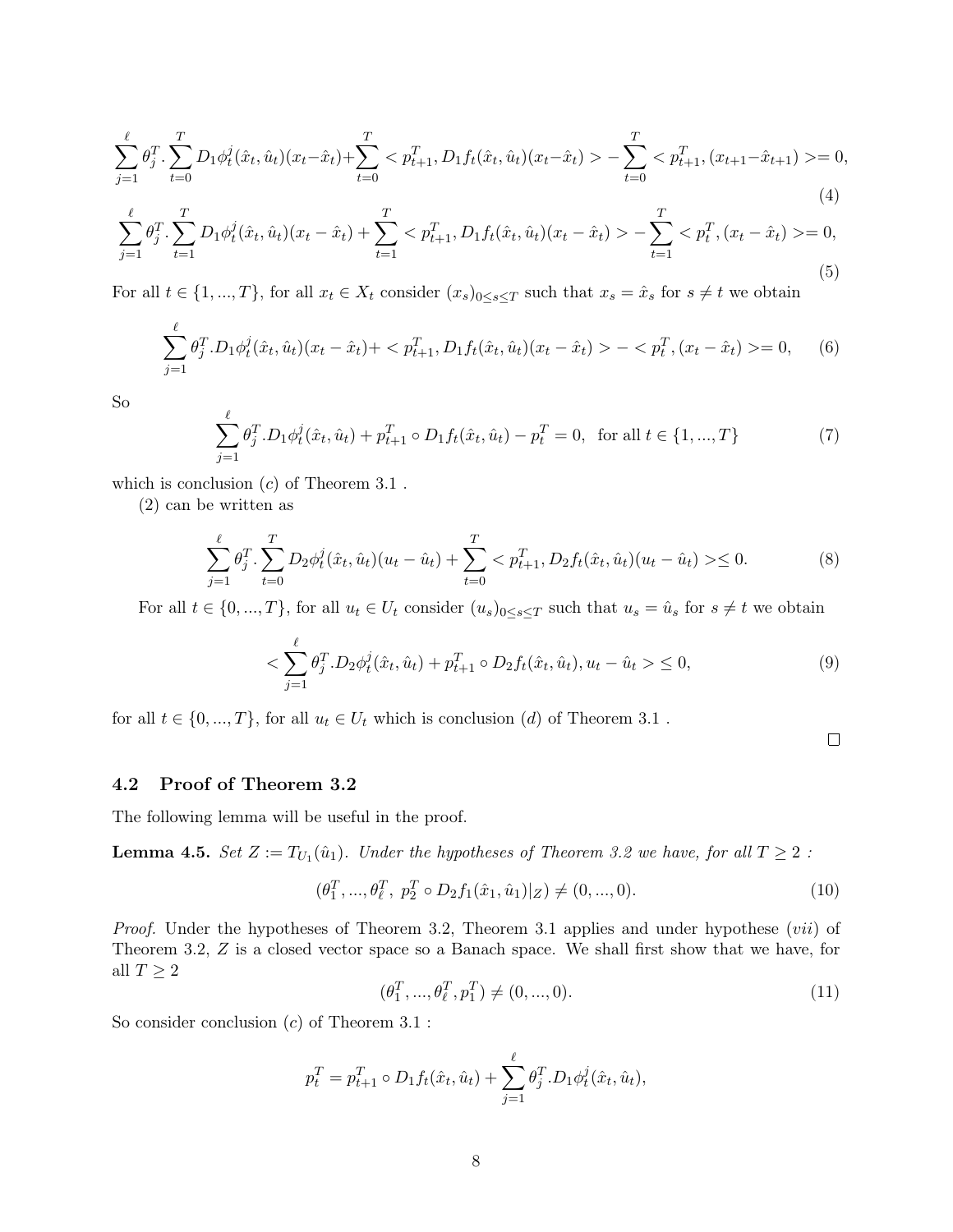for all  $t \in \{1, ..., T\}$ . Assume that there exists  $T \geq 2$ , such that  $(\theta_1^T, ..., \theta_\ell^T, p_1^T) = (0, ..., 0)$ . Then using the invertibility assumption (*vi*) of Theorem [3.2](#page-4-0) and conclusion (*c*) of Theorem [3.1](#page-3-0) with  $t = 1$ we obtain  $p_2^T = 0$ . Proceeding similarly for  $2 \le t \le T$ , we obtain  $(\theta_1^T, ..., \theta_\ell^T, (p_t^T)_{1 \le t \le T+1}) = (0, ..., 0)$ which contradicts conclusion (a) of Theorem [3.1.](#page-3-0) So we have for all  $T \geq 2$ ,  $(\theta_1^T, ..., \theta_\ell^T, p_1^T) \neq$  $(0, ..., 0)$ .

Now suppose there exists  $T \geq 2$ , such that

$$
(\theta_1^T, ..., \theta_\ell^T, p_2^T \circ D_2 f_1(\hat{x}_1, \hat{u}_1)|_Z) = (0, ..., 0).
$$

Conclusion (c) of Theorem [3.1](#page-3-0) with  $t = 1$  gives:

$$
p_1^T = p_2^T \circ D_1 f_1(\hat{x}_1, \hat{u}_1) + \sum_{j=1}^{\ell} \theta_j^T \cdot D_1 \phi_1^j(\hat{x}_1, \hat{u}_1),
$$

and assumption (*viii*) of Theorem [3.2](#page-4-0) states:  $Im D_1 f_1(\hat{x}_1, \hat{u}_1) \subset D_2 f_1(\hat{x}_1, \hat{u}_1)(Z)$  Thus  $p_1^T = 0$ which contradicts  $(11)$ . So conclusion  $(10)$  follows.

#### Proof of Theorem [3.2](#page-4-0)

*Proof.* We now have to prove the existence of multipliers  $\theta_1, \dots, \theta_\ell \in \mathbb{R}$ ,  $(p_t)_{t \in \mathbb{N}_*} \in (X^*)^{\mathbb{N}_*}$ , satisfying conclusions  $(a)-(d)$  of Theorem [3.2.](#page-4-0)

Theorem [3.1](#page-3-0) provides for all  $T \in \mathbb{N}$ ,  $T \geq 2$ , multipliers  $(\theta_1^T, ..., \theta_\ell^T) \in \mathbb{R}^{\ell}$ ,  $(p_t^T)_{1 \leq t \leq T+1} \in (X^*)^{T+1}$ , satisfying conclusions  $(a)-(d)$  of Theorem [3.1.](#page-3-0) Moreover we obtained in the above lemma that  $(\theta_1^T, ..., \theta_\ell^T, p_2^T \circ D_2 f_1(\hat{x}_1, \hat{u}_1)|_Z) \neq (0, ..., 0)$ . So we can normalize  $(\theta_1^T, ..., \theta_\ell^T, p_2^T \circ D_2 f_1(\hat{x}_1, \hat{u}_1)|_Z)$ by writing

<span id="page-8-2"></span>
$$
\sum_{j=1}^{\ell} \theta_j^T + ||p_2^T \circ D_2 f_1(\hat{x}_1, \hat{u}_1)||_{Z^*} = 1
$$
\n(12)

since the set of multipliers is a cone. Hence the Banach-Alaoglu-Bourbaki theorem, in a separable Banach space [\[8\]](#page-12-13) provides sequential compactness so there exists a subsequence, also denoted  $(\theta_1^T, ..., \theta_\ell^T, p_2^T \circ D_2 f_1(\hat{x}_1, \hat{u}_1)|_Z)_{T \geq 2}$  that converges weakly star to a limit  $(\theta_1, ..., \theta_\ell, q)$ .

Let us first show that  $(\theta_1, ..., \theta_\ell, q) \neq (0, ..., 0)$ . Since  $T_{U_1}(\hat{u}_1)$  is a vector space, for all  $z \in Z =$  $T_{U_1}(\hat{u}_1)$ , conclusion (d) of Theorem [3.1](#page-3-0) applied at  $t = 1$  becomes:

$$
\langle p_2^T \circ D_2 f_1(\hat{x}_1, \hat{u}_1), z \rangle = -\langle \sum_{j=1}^{\ell} \theta_j^T \cdot D_2 \phi_1^j(\hat{x}_1, \hat{u}_1), z \rangle. \tag{13}
$$

Thus,

<span id="page-8-0"></span>
$$
|| \le ||(\theta_1^T, ..., \theta_\ell^T)|| \, ||(,="" z>||.="">
$$

Using [\(14\)](#page-8-0) and applying a result of Bachir and Blot ([\[2\]](#page-11-3), Lemma 3.3) with  $Z := T_{U_1}(\hat{u}_1)$ ,  $K :=$  $T_{U_1}(\hat{u}_1) = Z$ , (so  $Aff(K) = Z$ );  $c_z := ||( $D_2\phi_1^1(\hat{x}_1, \hat{u}_1), z>, ..., < D_2\phi_1^{\ell}(\hat{x}_1, \hat{u}_1), z>$ ) ||;$  $a := 0 \in K$  and  $B := B_Z(0, 1)$  the closed unit ball of Z,

there exist a positive real number  $R_B$  and  $b \in Z$  such that

<span id="page-8-1"></span>
$$
||p_2^T \circ D_2 f_1(\hat{x}_1, \hat{u}_1)||_{Z^*} \le R_B(||(\theta_1^T, ..., \theta_\ell^T)|| + \langle p_2^T \circ D_2 f_1(\hat{x}_1, \hat{u}_1), b \rangle) \tag{15}
$$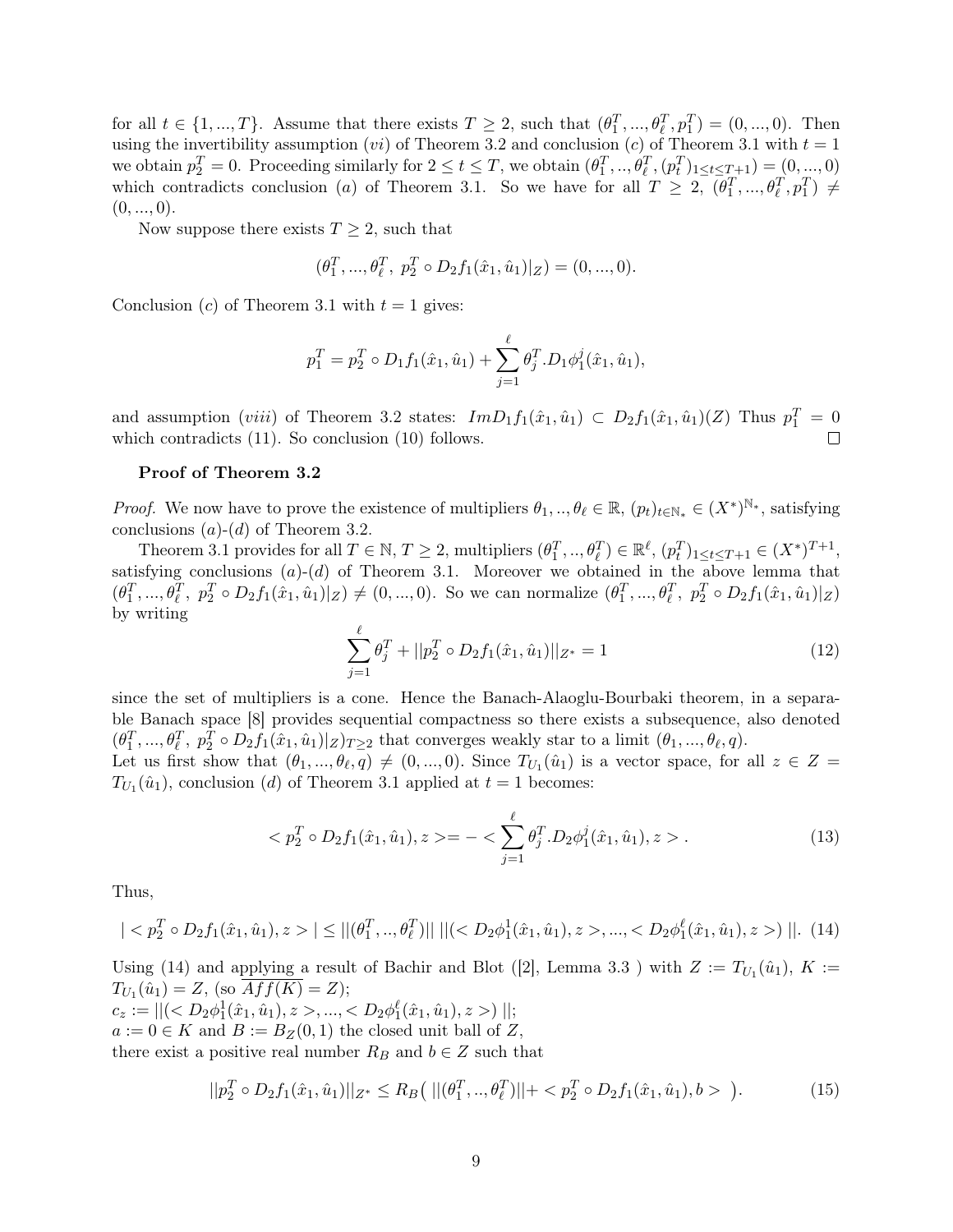If  $(\theta_1, ..., \theta_\ell, q) = (0, ..., 0)$ , then taking the limit in [\(15\)](#page-8-1), implies that  $\lim_{T \longrightarrow +\infty} ||p_2^T \circ D_2 f_1(\hat{x}_1, \hat{u}_1)||_{Z^*} =$ 0 which leads to  $\lim_{T \to +\infty} (\sum_{j=1}^{\ell} \theta_j^T + ||p_2^T \circ D_2 f_1(\hat{x}_1, \hat{u}_1)||_{Z^*}) = 0$ . But this contadicts [\(12\)](#page-8-2). So  $(\theta_1, ..., \theta_\ell, q) \neq (0, ..., 0)$ . Now since  $p_2^T \circ D_2 f_1(\hat{x}_1, \hat{u}_1) | Z$  converges weakly star to q and  $Im D_1 f_1(\hat{x}_1, \hat{u}_1) \subset$  $D_2 f_1(\hat{x}_1, \hat{u}_1)(Z)$ , it follows that  $p_2^T \circ D_1 f_1(\hat{x}_1, \hat{u}_1)$  converges weakly star to some  $\overline{q}$ . By the invertibility of  $D_1 f_1(\hat{x}_1, \hat{u}_1)$  we have

$$
p_2^T \circ D_2 f_1(\hat{x}_1, \hat{u}_1) = p_2^T \circ D_1 f_1(\hat{x}_1, \hat{u}_1) \circ [D_1 f_t(\hat{x}_t, \hat{u}_t)]^{-1} \circ D_2 f_1(\hat{x}_1, \hat{u}_1).
$$

It follows, after taking the weak star limite, that

$$
q = \overline{q} \circ [D_1 f_t(\hat{x}_t, \hat{u}_t)]^{-1} \circ D_2 f_1(\hat{x}_1, \hat{u}_1).
$$

Clearly  $(\theta_1, ..., \theta_\ell, \overline{q}) \neq (0, ..., 0)$  (otherwise  $(\theta_1, ..., \theta_\ell, q) = (0, ..., 0)$ .)

Now using conclusion (c) of Theorem [3.1](#page-3-0) at  $t = 1$  with hypothesis (*viii*) we obtain that  $(p_1^T)_{T \geq 2}$ converges weakly star to  $p_1$  where  $p_1 = \overline{q} + \sum_{j=1}^{\ell} \theta_j \cdot D_1 \phi_1^j$  $(\hat{x}_1, \hat{u}_1)$ . So  $(\theta_1^T, ..., \theta_\ell^T, p_1^T)_{T \geq 2}$  converges weakly star to  $(\theta_1, ..., \theta_\ell, p_1)$  and  $(\theta_1, ..., \theta_\ell, p_1) \neq (0, ..., 0)$  since  $(\theta_1, ..., \theta_\ell, \overline{q}) \neq (0, ..., 0)$ .

Now using hypothesis  $(vi)$  with conclusion (c) of Theorem [3.1](#page-3-0) we have for all  $T \geq 2$ :

$$
p_{t+1}^T = p_t^T \circ [D_1 f_t(\hat{x}_t, \hat{u}_t)]^{-1} - \sum_{j=1}^{\ell} \theta_j^T \cdot D_1 \phi_t^j(\hat{x}_t, \hat{u}_t) \circ [D_1 f_t(\hat{x}_t, \hat{u}_t)]^{-1}
$$

and proceeding recursively we obtain that the sequence  $(p_t^T)_{T\geq 2}$  converges weakly star to a limit  $p_t$ for all  $t \in \mathbb{N}_*$  and so we obtain for all  $t \in \mathbb{N}$ ,

$$
p_t = p_{t+1} \circ D_1 f_t(\hat{x}_t, \hat{u}_t) + \sum_{j=1}^{\ell} \theta_j \cdot D_1 \phi_t^j(\hat{x}_t, \hat{u}_t),
$$

and

$$
\langle \sum_{j=1}^{\ell} \theta_j . D_2 \phi_t^j(\hat{x}_t, \hat{u}_t) + p_{t+1} \circ D_2 f_t(\hat{x}_t, \hat{u}_t), u_t - \hat{u}_t \rangle \le 0, \text{ for all } u_t \in U_t,
$$

which are conclusions  $(c)$  and  $(d)$  of Theorem [3.2.](#page-4-0) Notice that conclusion  $(a)$  of Theorem [3.2](#page-4-0) was obtained above and conclusion (b) of Theorem [3.2](#page-4-0) is satisfied. Indeed for all  $j = 1, ..., \ell, \theta_j \ge 0$ since  $\theta_j^T \ge 0$  for all  $T \ge 2$ .  $\Box$ 

### 4.3 Proof of Theorem [3.3](#page-4-1)

The following Lemma generalizes Lemma 4.7 of [\[2\]](#page-11-3).

<span id="page-9-0"></span>**Lemma 4.6.** Under the assumptions of Theorem [3.1](#page-3-0) together with assumption (ix), for all  $T \in \mathbb{N}$ ,  $T \geq 2$ , there exist  $(\theta_1^T, ..., \theta_\ell^T) \in \mathbb{R}^{\ell}_+$ ,  $(p_t^T)_{1 \leq t \leq T+1} \in (X^*)^{T+1}$ , which satisfy the following conditions.

- (a) For all  $T \geq 2$ , for all  $s \in \{1, ..., T\}$  and all  $1 \leq t \leq T+1$  there exist  $a_t, b_t \geq 0$  such that  $||p_t^T|| \leq a_t ||(\theta_1^T, ..., \theta_\ell^T)|| + b_t ||p_s^T||$
- (b)  $(\theta_1^T, ..., \theta_\ell^T, p_s^T) \neq (0, ..., 0, 0),$  for all  $s \leq T$
- (c) for all  $s \in \{1, ..., T\}$  and all  $v \in D_2 f_{s-1}(\hat{x}_{s-1}, \hat{u}_{s-1}) (T_{U_{s-1}}(\hat{u}_{s-1}))$  there exist  $d_v \in R$  such that for all  $T \ge 2$ ,  $p_s^T(v) \le d_v ||(\theta_1^T, ..., \theta_\ell^T)||$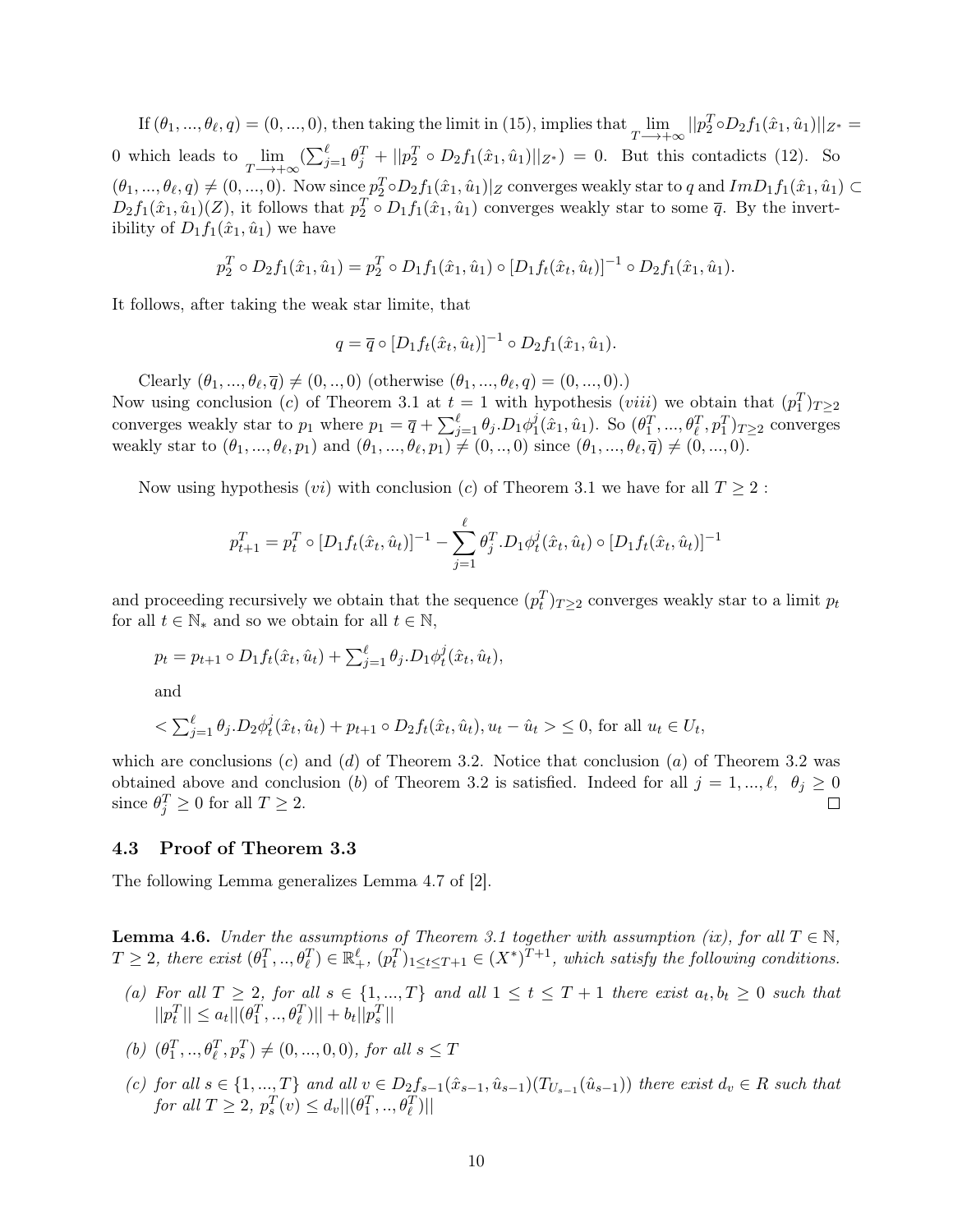*Proof.* Applying Theorem [3.1](#page-3-0) and adding conclusions  $(c)$  and  $(d)$  of Theorem 3.1 gives for all  $t \in \{1, ..., T\}$ , for all  $h \in X$  and for all  $u_t \in U_t$ :

$$
\langle p_{t+1}^T, D_1 f_t(\hat{x}_t, \hat{u}_t)(h) + D_2 f_t(\hat{x}_t, \hat{u}_t) \cdot (u_t - \hat{u}_t) \rangle + \sum_{j=1}^{\ell} \theta_j^T \cdot [D_1 \phi_t^j(\hat{x}_t, \hat{u}_t)(h) + D_2 \phi_t^j(\hat{x}_t, \hat{u}_t) \cdot (u_t - \hat{u}_t)]
$$

 $\leq p_t^T(h)$ 

which can be written : for all  $t \in \{1, ..., T\}$ , for all  $(h, k) \in X \times T_{U_t}(\hat{u}_t)$ 

$$
\langle p_{t+1}^T, Df_t(\hat{x}_t, \hat{u}_t)(h, k) \rangle \leq p_t^T(h) - \sum_{j=1}^{\ell} \theta_j^T D\phi_t^j(\hat{x}_t, \hat{u}_t)(h, k)
$$

Hence for all  $t \in \{1, ..., T\}$ , for all  $(h, k) \in X \times T_{U_t}(\hat{u}_t)$ 

$$
\langle p_{t+1}^T, Df_t(\hat{x}_t, \hat{u}_t)(h, k) \rangle \le ||p_t^T|| \, ||h||_X + \sum_{j=1}^{\ell} \theta_j^T ||D\phi_t^j(\hat{x}_t, \hat{u}_t)|| \, ||(h, k)||_{X \times U}
$$

Using (ix) we have for all  $t \in \mathbb{N}$ ,  $0 \in int[*Df<sub>t</sub>*(\hat{x}<sub>t</sub>, \hat{u}<sub>t</sub>)((X \times T_{U_{t}}(\hat{u}_{t})) \cap B_{X \times U})]$  so there exists a constant  $r_t > 0$  such that  $B_X(0, r_t) \subset Df_t(\hat{x}_t, \hat{u}_t) ((X \times T_{U_t}(\hat{u}_t)) \cap B_{X \times U}),$  thus

$$
||p_{t+1}^T|| \leq \frac{1}{r_t} (||p_t^T|| + \sum_{j=1}^{\ell} \theta_j^T ||D\phi_t^j(\hat{x}_t, \hat{u}_t)||)
$$
  

$$
\leq \frac{1}{r_t} (||p_t^T|| + ||(\theta_1^T, ..., \theta_\ell^T)|| \ ||(||D\phi_t^1(\hat{x}_t, \hat{u}_t)||, ..., ||D\phi_t^{\ell}(\hat{x}_t, \hat{u}_t)||) || )
$$

Moreover, using  $(c)$  of Theorem  $(3.1)$  $(3.1)$  we obtain:

$$
||p_t^T|| \le ||p_{t+1}^T|| \cdot ||D_1 f_t(\hat{x}_t, \hat{u}_t)|| + \sum_{j=1}^{\ell} \theta_j^T ||D_1 \phi_t^j(\hat{x}_t, \hat{u}_t)||
$$
  

$$
\le ||p_{t+1}^T|| \cdot ||D_1 f_t(\hat{x}_t, \hat{u}_t)|| + ||(\theta_1^T, ..., \theta_\ell^T)|| \cdot ||(\ ||D\phi_t^1(\hat{x}_t, \hat{u}_t)||, ..., ||D\phi_t^{\ell}(\hat{x}_t, \hat{u}_t)|| ) ||
$$

Combining the two inequalities garantees conclusion (a) of Lemma [4.6.](#page-9-0)

To prove conclusion (b) of Lemma [4.6,](#page-9-0) suppose that there exists  $s \in \{1, ..., T\}$  such that  $(\theta_1^T, ..., \theta_\ell^T, p_s^T)$  $(0, ..., 0, 0)$ , then by conclusion (a) of Lemma [4.6,](#page-9-0)  $p_t^T = 0$  for all  $t \in \{1, ..., T + 1\}$  which contradicts conclusion  $(a)$  of Theorem [3.1.](#page-3-0) So conclusion  $(b)$  of Lemma [4.6](#page-9-0) is proved.

Now using conclusion  $(d)$  of Theorem [3.1](#page-3-0) we can write for an arbitrary s

$$
\langle p_s^T \circ D_2 f_{s-1}(\hat{x}_{s-1}, \hat{u}_{s-1}), u_{s-1} - \hat{u}_{s-1} \rangle \le - \langle \sum_{j=1}^{\ell} \theta_j^T D_2 \phi_{s-1}^j(\hat{x}_{s-1}, \hat{u}_{s-1}), u_{s-1} - \hat{u}_{s-1} \rangle
$$

For all  $v \in A_{s-1} = D_2 f_{s-1}(\hat{x}_{s-1}, \hat{u}_{s-1}) (T_{U_{s-1}}(\hat{u}_{s-1}))$ , by definition of  $T_{U_{s-1}}(\hat{u}_{s-1})$ , there exist  $(u_{s-1}^{y_k})_k \in U_{s-1}^N$  and  $(\alpha_k)_k \in (R^+)^N$  such that  $y_v = \lim_{k \to +\infty} (\alpha_k(u_{s-1}^{y_k} - \hat{u}_{s-1}))$  and  $v = D_2 f_{s-1}(\hat{x}_{s-1}, \hat{u}_{s-1})$ . Lettig  $k \longrightarrow +\infty$  in the inequality gives:

$$
p_s^T(v) \leq -\langle \sum_{j=1}^{\ell} \theta_j^T D_2 \phi_{s-1}^j(\hat{x}_{s-1}, \hat{u}_{s-1}), y_v \rangle
$$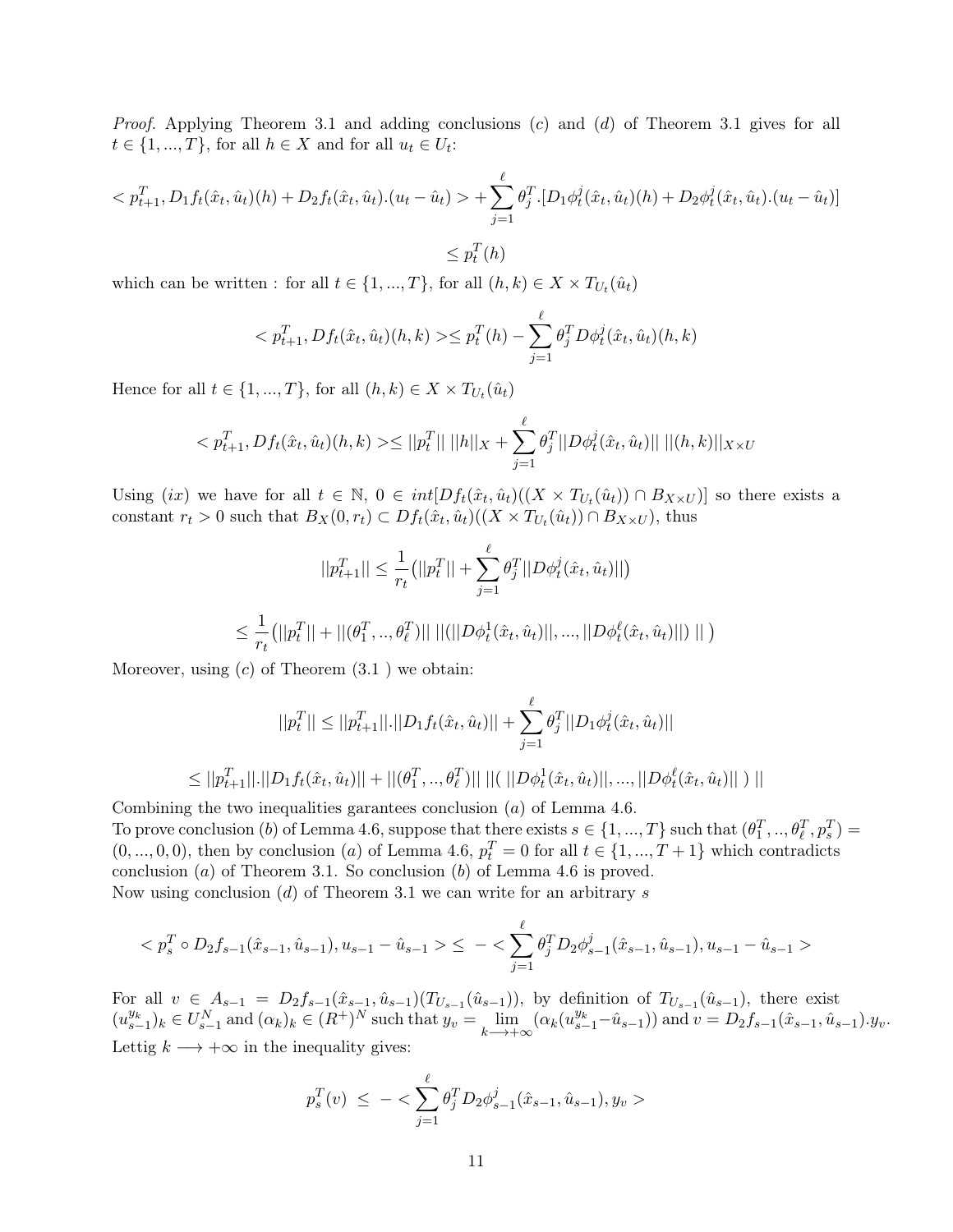Set  $d_v^j := - \langle D_2 \phi_s^j \rangle$  $y_{s-1}^j(\hat{x}_{s-1}, \hat{u}_{s-1}), y_v > \text{and obtain}$ 

$$
p_s^T(v) \ \leq \ \sum_{j=1}^\ell \theta_j^T d_v^j \ \leq d_v ||(\theta_1^T,..,\theta_\ell^T)||
$$

where  $d_v := ||(d_v^1, ..., d_v^{\ell})||$  which proves conclusion  $(c)$  of Lemma [4.6.](#page-9-0)

#### Proof of Theorem [3.3](#page-4-1)

*Proof.* The proof is in the spirit of the proof of [\[2\]](#page-11-3). Assumption  $(x)$  implies that there exists  $s \in \mathbb{N}$ such that  $A_s = D_2 f_s(\hat{x}_s, \hat{u}_s) (T_{U_s}(\hat{u}_s))$  contains a closed convex subset K with  $ri(K) \neq \emptyset$  and such that  $Aff(K)$  is of finite codimension in X. Since the set of multipliers of a maximization problem is a cone, using the above consequences of Lemma [4.6](#page-9-0) we can normalize  $(\theta_1^T, ..., \theta_\ell^T, p_s^T) \neq (0, ..., 0)$ by writing  $\sum_{i=1}^{\ell} \theta_i^T + ||p_s||_{X^*} = 1$ . Now using the above lemma and Proposition 3.9 of [\[2\]](#page-11-3) we get a strictly increasing map  $k \longrightarrow T_k$  from N into N,  $(\theta_1, ..., \theta_\ell) \in \mathbb{R}^\ell_+$ , and  $(p_t)_{t \in \mathbb{N}_*} \in (X^*)^{\mathbb{N}_*}$  such that

- $(\theta_1^{(T_k)},...,\theta_\ell^{(T_k)}) \longrightarrow (\theta_1,...,\theta_\ell) \ge (0,...,0)$  when  $k \longrightarrow +\infty$ .
- for each  $t \in \mathbb{N}$ ,  $p_t^{(T_k)} \longrightarrow^{w^*} p_t$  when  $k \longrightarrow +\infty$ .
- $(\theta_1, ..., \theta_\ell, p_s) \neq (0, ..., 0, 0).$

By letting  $k \longrightarrow +\infty$  in conclusions (c) and (d) of Theorem [3.1](#page-3-0) we obtain conclusions (c) and (d) of Theorem [3.3.](#page-4-1) The first point implies (b) of Theorem 3.3. Now if there exists  $t > s$  such that  $(\theta_1, ..., \theta_\ell, p_t) = (0, ..., 0, 0)$ , we use (c) and proceed recursively to obtain that  $(\theta_1, ..., \theta_\ell, p_s)$  $(0, ..., 0, 0)$  which is a contradiction. So  $(a)$  of Theorem [3.3](#page-4-1) is satisfied.  $\Box$ 

Remark: In the single-objective case, Bachir and Blot [\[2\]](#page-11-3) provided an abstract result (Lemma 3.3 of [\[2\]](#page-11-3)) which allows to avoid the Josefson-Nissenzweig phenomenon [\[10\]](#page-12-14) which states that in an infinite dimensional Banach space Z, there always exists a sequence  $(p_n)_n$  in the dual space  $Z^*$  that is weak null and  $\inf_{n\in\mathbb{N}}||p_n|| > 0$ . They looked for conditions on a sequence of norm one in  $Z^*$  such that this sequence does not converge to the origin in the weak star topology. Proposition 3.9 of [\[2\]](#page-11-3) is a consequence of Lemma 3.3 of [\[2\]](#page-11-3).

## References

- <span id="page-11-2"></span>[1] M. Bachir and J. Blot, Infinite Dimensional Infinite-horizon Pontryagin Principles for Discretetime Problems, Set-Valued Var. Anal. 23 2015, 43-54.
- <span id="page-11-3"></span>[2] M. Bachir and J. Blot, Infinite Dimensional Multipliers and Pontryagin Principles for Discretetime Problems, Pure and Applied Functional Analysis, special issue on Infinite Horizon Optimal Control and Dynamic Games. Vol 2, n 3, 2017.
- <span id="page-11-0"></span>[3] J. Blot, Infinite-horizon Pontryagin principles without invertibility, J. Nonlinear Convex Anal., 10, (2009).
- <span id="page-11-1"></span>[4] J. Blot and H. Chebbi, Discrete time Pontryagin principle in Infinite horizon, J. Math. Anal. Appl. 246 (2000), 265-279.

 $\Box$